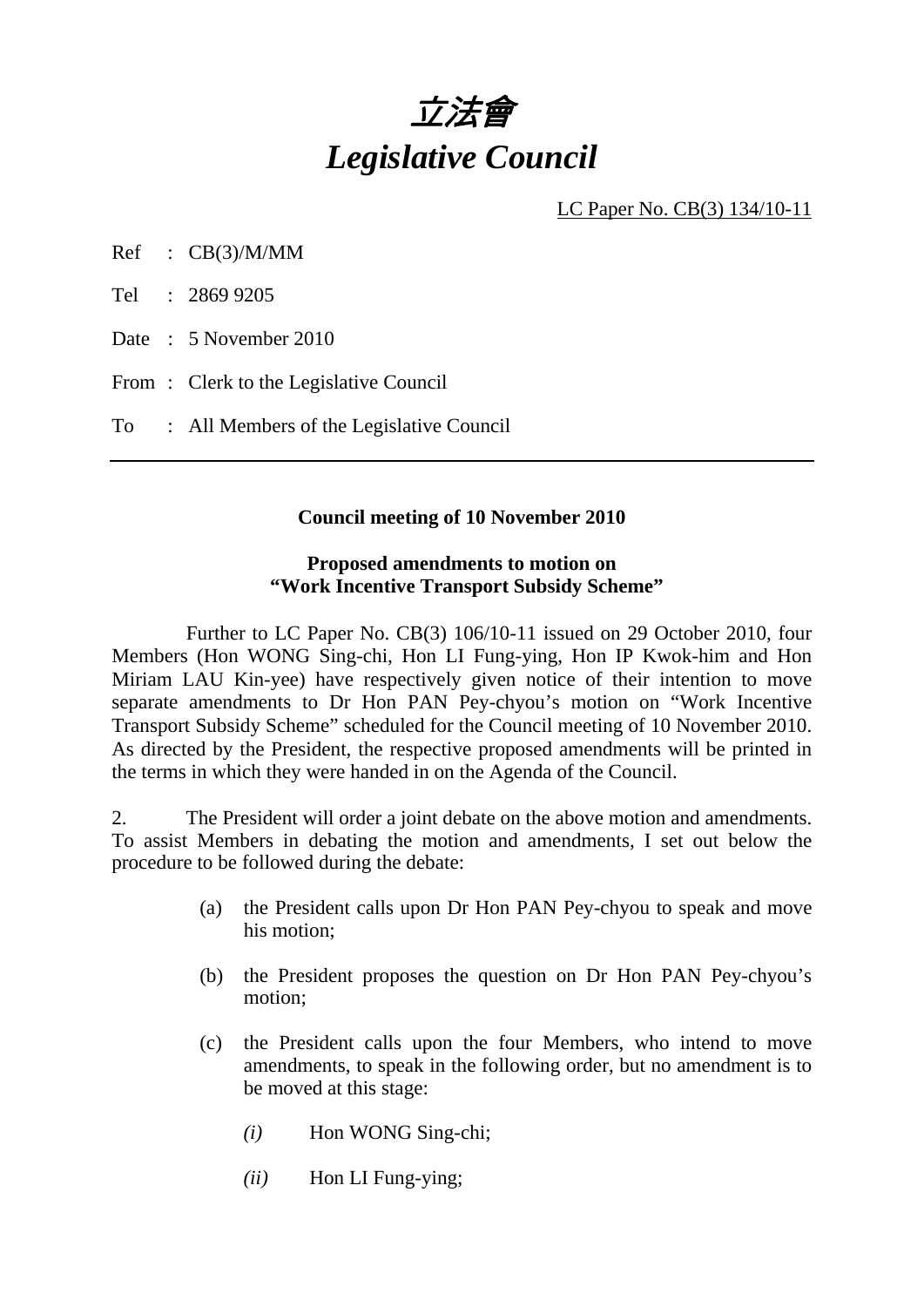- *(iii)* Hon IP Kwok-him; and
- *(iv)* Hon Miriam LAU;
- (d) the President calls upon the designated public officer(s) to speak;
- (e) the President invites other Members to speak;
- (f) the President gives leave to Dr Hon PAN Pey-chyou to speak for the second time on the amendments;
- (g) the President calls upon the designated public officer(s) again to speak;
- (h) in accordance with Rule 34(5) of the Rules of Procedure, the President has decided that he will call upon the four Members to move their respective amendments in the order set out in paragraph (c) above. The President invites Hon WONG Sing-chi to move his amendment to the motion, and forthwith proposes and puts to vote the question on Hon WONG Sing-chi's amendment;
- (i) after Hon WONG Sing-chi's amendment has been voted upon, the President deals with the other three amendments; and
- (j) after all amendments have been dealt with, the President calls upon Dr Hon PAN Pey-chyou to reply. Thereafter, the President puts to vote the question on Dr Hon PAN Pey-chyou's motion, or his motion as amended, as the case may be.

3. For Members' ease of reference, the terms of the original motion and of the motion, if amended, are set out in the **Appendix**.

> ( Mrs Justina LAM ) for Clerk to the Legislative Council

Encl.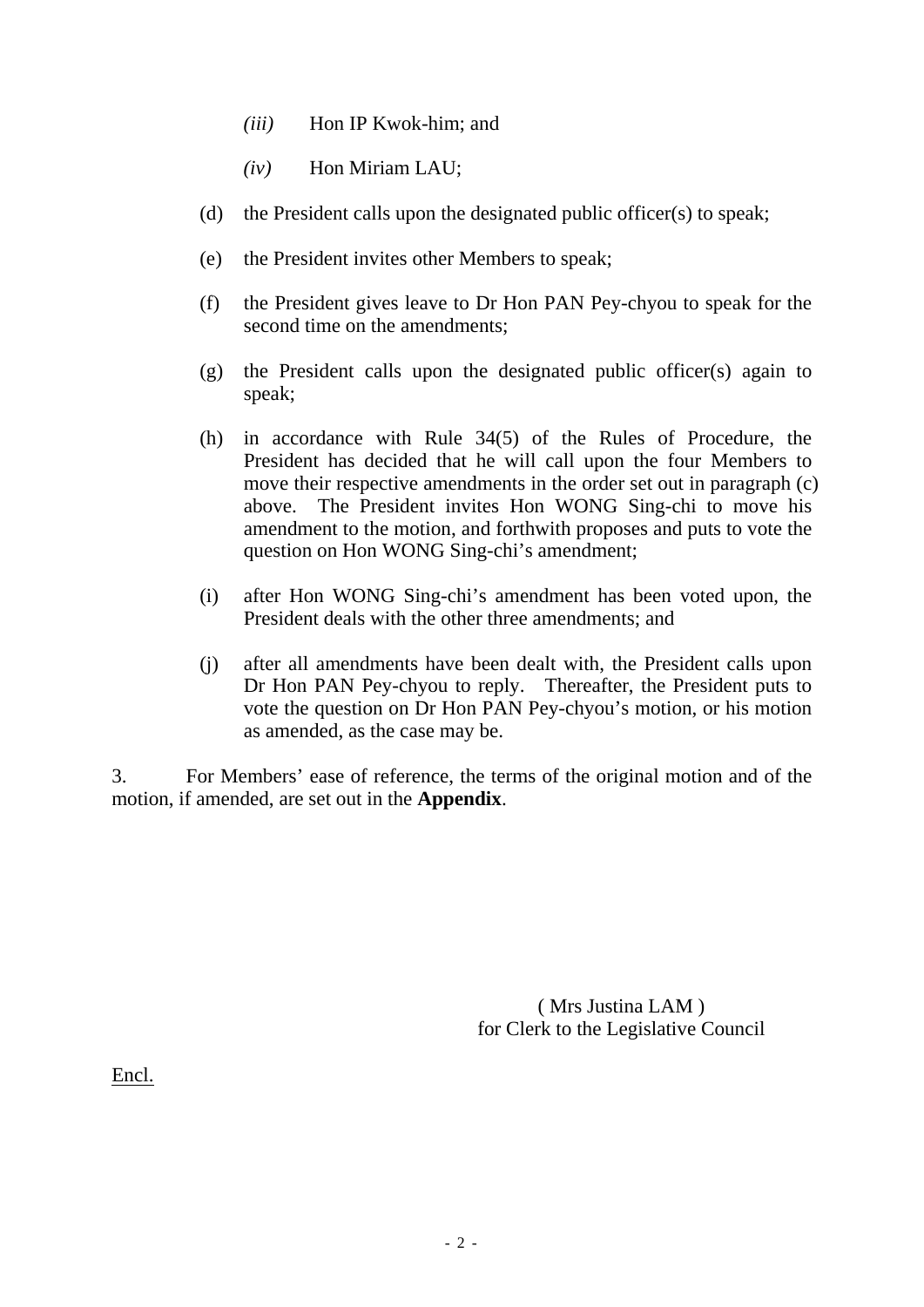## (Translation)

### **Motion debate on "Work Incentive Transport Subsidy Scheme" to be held at the Legislative Council meeting of Wednesday, 10 November 2010**

### **1. Dr Hon PAN Pey-chyou's original motion**

That, in order to relieve the burden of travelling expenses on low-income employees and encourage them to stay in employment, the Chief Executive has put forward the 'Work Incentive Transport Subsidy Scheme' ('WITSS') in the 2010-11 Policy Address for application by all eligible employees in Hong Kong, and the Scheme will replace the 'Transport Support Scheme' ('TSS'); given that the existing TSS still has deficiencies resulting in some low-income workers not being benefitted, this Council urges the Government to adopt the following criteria in formulating the specific details and eligibility requirements for WITSS, so as to enable a greater number of grassroot workers to receive assistance:

- (a) the ceiling of the total value of applicants' personal assets should be set at a level higher than the \$44,000 under the existing TSS;
- (b) the ceiling of applicants' monthly income should be set at a level higher than the \$6,500 under the existing TSS;
- (c) the amount of allowance for eligible persons should be calculated on the basis of 72 hours of work in every four weeks, and people who work less than 72 hours in every four weeks may also receive the allowance pro rata according to the actual number of working hours, with a view to benefiting part-time employees;
- (d) no application deadline should be set for the allowance; and
- (e) a mechanism should be established for regular reviews and periodic adjustments of the ceiling of the total value of personal assets, the ceiling of monthly income and the amount of allowance prescribed under WITSS.

### **2. Motion as amended by Hon WONG Sing-chi**

That, *travelling expenses are an item of daily expenses borne by the vast number of employees and job-seekers in Hong Kong, and* in order to relieve the burden of travelling expenses on low-income employees and encourage them to stay in employment, the Chief Executive has put forward the 'Work Incentive Transport Subsidy Scheme' ('WITSS') in the 2010-11 Policy Address for application by all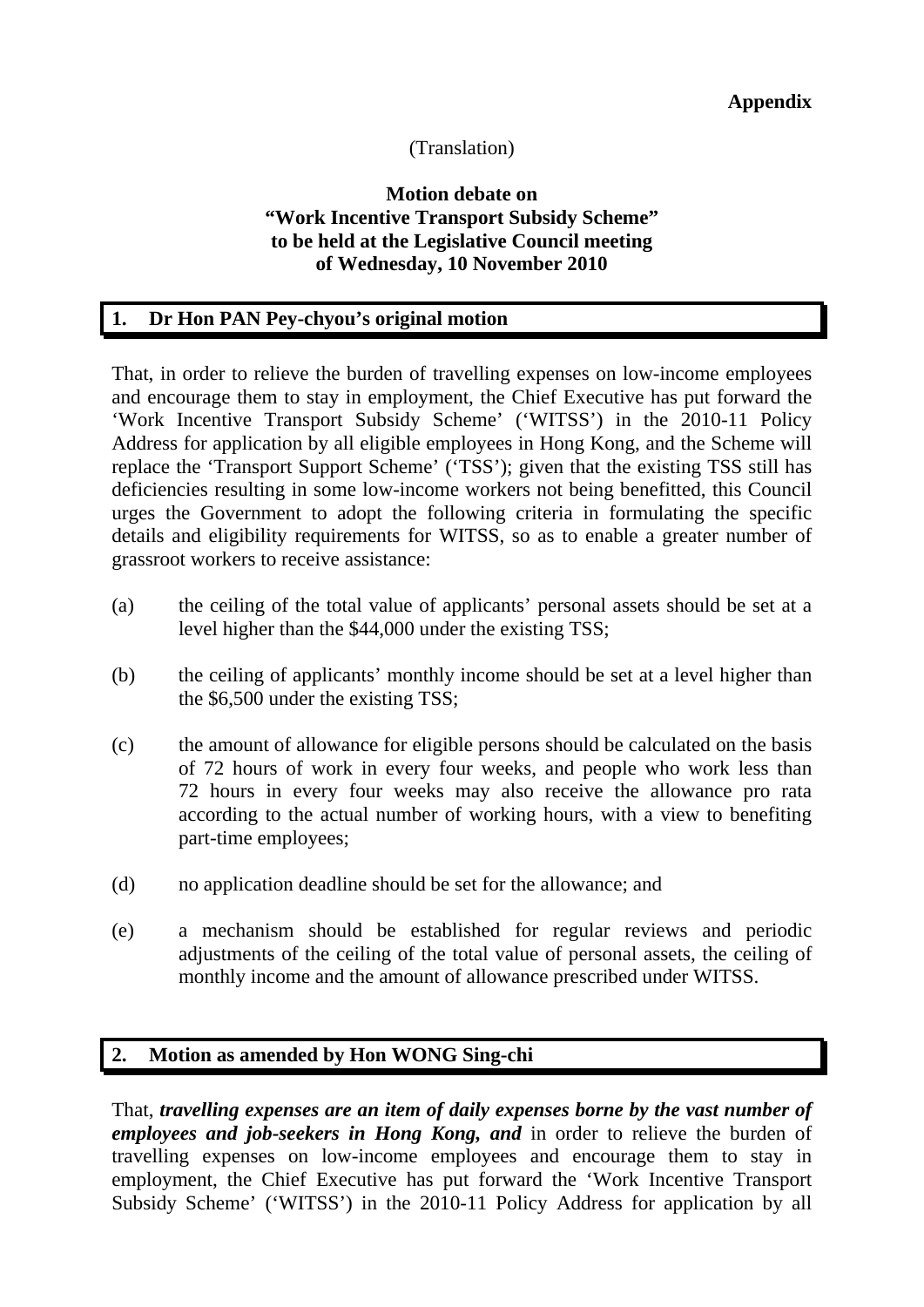eligible employees in Hong Kong, and the Scheme will replace the 'Transport Support Scheme' ('TSS'); given that the existing TSS still has deficiencies resulting in some low-income workers not being benefitted, this Council urges the Government to adopt the following criteria in formulating the specific details and eligibility requirements for WITSS, so as to enable a greater number of grassroot workers to receive assistance:

- (a) the ceiling of the total value of applicants' personal assets should be set at a level higher than the \$44,000 under the existing TSS;
- (b) the ceiling of applicants' monthly income should be set at a level higher than the \$6,500 under the existing TSS;
- (c) the amount of allowance for eligible persons should be calculated on the basis of 72 hours of work in every four weeks, and people who work less than 72 hours in every four weeks may also receive the allowance pro rata according to the actual number of working hours, with a view to benefiting part-time employees;
- (d) no application deadline should be set for the allowance; and
- (e) a mechanism should be established for regular reviews and periodic adjustments of the ceiling of the total value of personal assets, the ceiling of monthly income and the amount of allowance prescribed under WITSS*; and*
- *(f) the Job Search Allowance provided under the existing TSS should continue to be included in the new WITSS; the eligibility requirements for applicants for the Job Search Allowance will not be tightened, and the ceiling of reimbursement will also not be lowered*.
- Note: Hon WONG Sing-chi's amendment is marked in *bold and italic type* or with deletion line.

# **3. Motion as amended by Hon LI Fung-ying**

That, in order to relieve the burden of travelling expenses on low-income employees and encourage them to stay in employment, *as* the Chief Executive has put forward the 'Work Incentive Transport Subsidy Scheme' ('WITSS') in the 2010-11 Policy Address for application by all eligible employees in Hong Kong, and the Scheme will *to* replace the 'Transport Support Scheme' ('TSS'); given that the existing TSS still has deficiencies resulting in some low-income workers not being benefitted, *and the Secretary for Labour and Welfare has stated that the Government will review the effectiveness of WITSS after three years of its implementation,* this Council urges the Government to adopt the following criteria in formulating the specific details and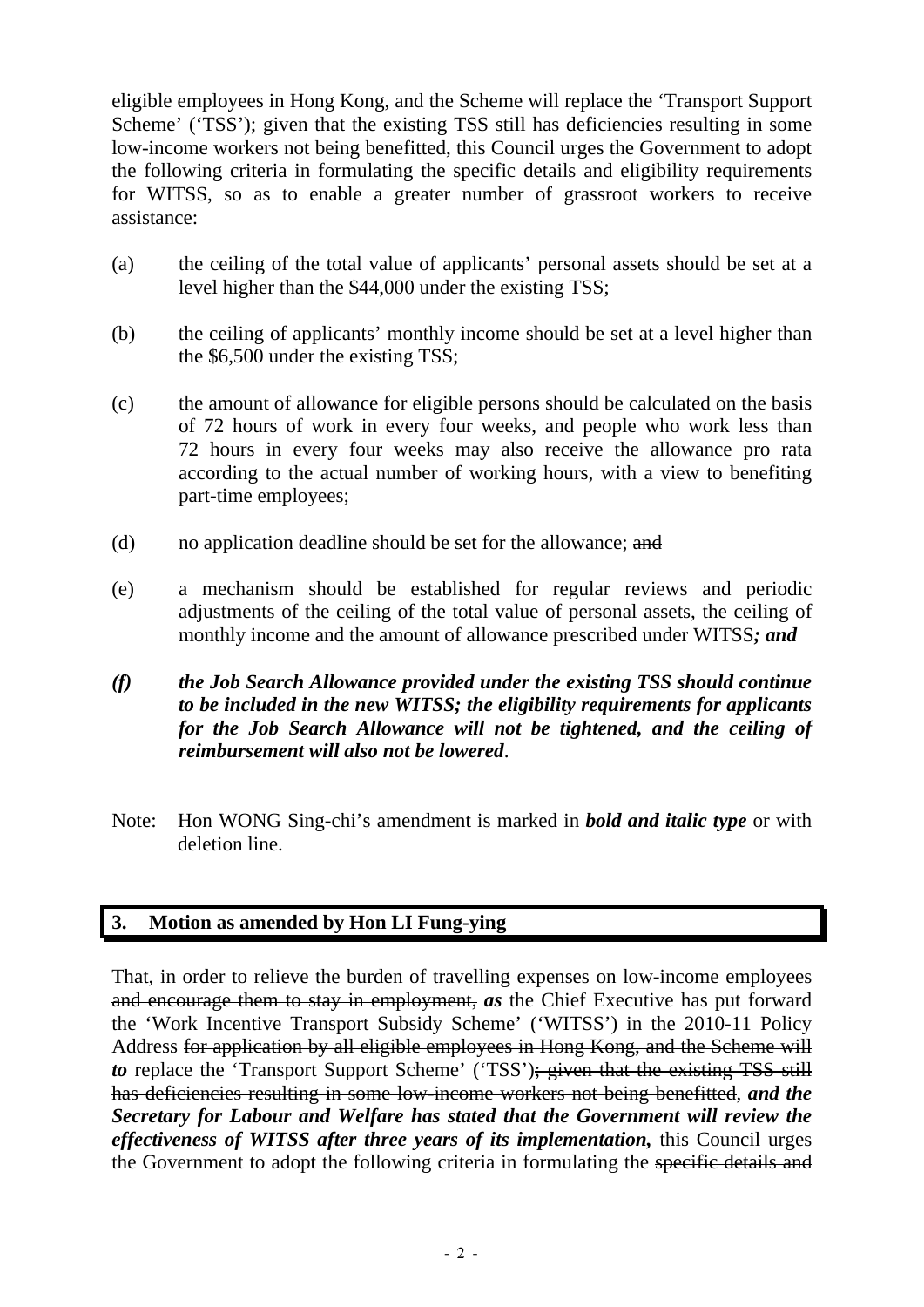eligibility requirements for *application under* WITSS, so as to enable a greater number of grassroot workers to receive assistance:

- (a) the ceiling of the total value of applicants' personal assets should be set at a level higher than the \$44,000 under the existing TSS;
- (b) the ceiling of applicants' monthly income should be set at a level higher than the \$6,500 under the existing TSS:
- *(a) applicants should not be required to undergo any assets test;*
- $\epsilon(x)$  (e)(b) the amount of allowance for eligible persons should be calculated on the basis of 72 hours of work *eligible persons should be defined as those employees who earn a monthly salary of \$6,500 or less, or those who earn an hourly wage of \$31 or less, while those who work for 36 hours or more but less than 72 hours* in every four weeks, and people who work less than 72 hours in every four weeks may also receive the allowance pro rata according to the actual number of working hours *may receive half of the allowance*, with a view to benefiting part-time employees;
- (d) no application deadline should be set for the allowance; and
- $(e)(c)$  a mechanism should be established for regular reviews and periodic adjustments of the ceiling of the total value of personal assets, the ceiling of monthly income and the amount of allowance prescribed under WITSS *adjustments should be made to WITSS according to the minimum wage adjustment rate*.
- Note: Hon LI Fung-ying's amendment is marked in *bold and italic type* or with deletion line.

### **4. Motion as amended by Hon IP Kwok-him**

That, *given that the low-income population in Hong Kong continues to increase, and* in order to relieve the burden of travelling expenses on low-income employees and encourage them to stay in employment, the Chief Executive has put forward the 'Work Incentive Transport Subsidy Scheme' ('WITSS') in the 2010-11 Policy Address for application by all eligible employees in Hong Kong, and the Scheme will replace the 'Transport Support Scheme' ('TSS'); given that the existing TSS still has deficiencies resulting in some low-income workers not being benefitted, this Council urges the Government to adopt the following criteria in formulating the specific details and eligibility requirements for WITSS, so as to enable a greater number of grassroot workers to receive assistance:

(a) the ceiling of the total value of applicants' personal assets should be set at a level higher than the \$44,000 under the existing TSS;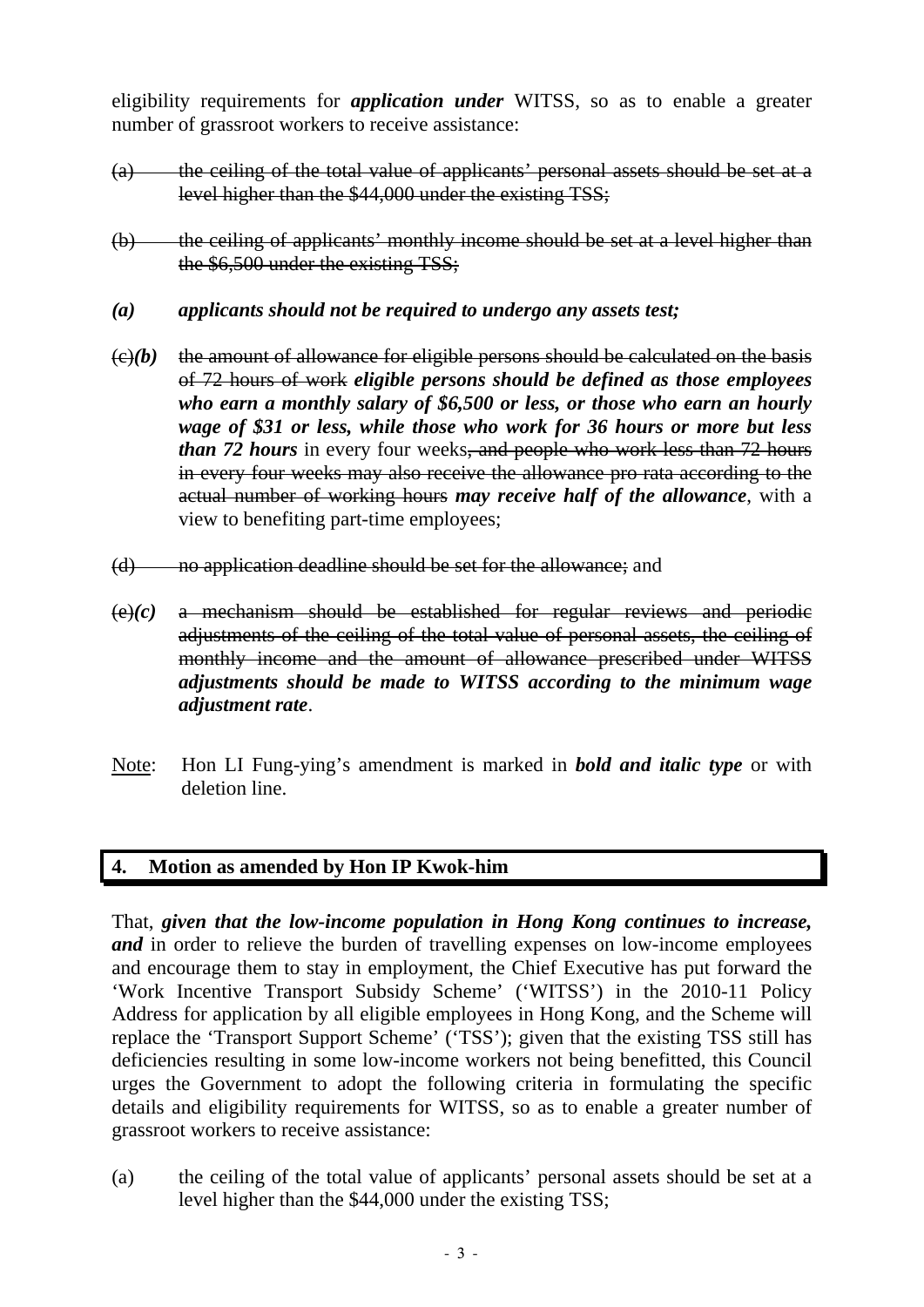- (b) the ceiling of applicants' monthly income should be set at a level higher than the \$6,500 under the existing TSS;
- (c) the amount of allowance for eligible persons should be calculated on the basis of 72 hours of work in every four weeks, and people who work less than 72 hours in every four weeks may also receive the allowance pro rata according to the actual number of working hours, with a view to benefiting part-time employees;
- (d) no application deadline should be set for the allowance; and
- (e) a mechanism should be established for regular reviews and periodic adjustments of the ceiling of the total value of personal assets, the ceiling of monthly income and the amount of allowance prescribed under WITSS*; and*
- *(f) the procedures for vetting and approving applications under the new Scheme should be further streamlined, and the vetting and approval process be expedited and the relevant administrative costs reduced*.
- Note: Hon IP Kwok-him's amendment is marked in *bold and italic type* or with deletion line.

# **5. Motion as amended by Hon Miriam LAU Kin-yee**

That, *as travelling expenses bring about pressure on low-income employees, and* in order to relieve the burden of travelling expenses on low-income employees *them* and encourage them to stay in employment, the Chief Executive has put forward the 'Work Incentive Transport Subsidy Scheme' ('WITSS') in the 2010-11 Policy Address for application by all eligible employees in Hong Kong, and the Scheme will replace the 'Transport Support Scheme' ('TSS'); given that the existing TSS still has deficiencies resulting in some low-income workers not being benefitted, *and with the continual rise in public transport fare, the burden of low-income persons will inevitably be increased,* this Council urges the Government to adopt the following criteria in formulating the specific details and eligibility requirements for WITSS, so as to enable a greater number of grassroot workers to receive assistance:

- (a) *to relax* the ceiling of the total value of applicants' personal assets should be set at a level higher than the \$44,000 under the existing TSS;
- (b) *to relax* the ceiling of applicants' monthly income should be set at a level higher than the \$6,500 under the existing TSS;
- (c) the amount of allowance for eligible persons should be calculated on the basis of 72 hours of work in every four weeks, and people who work less than